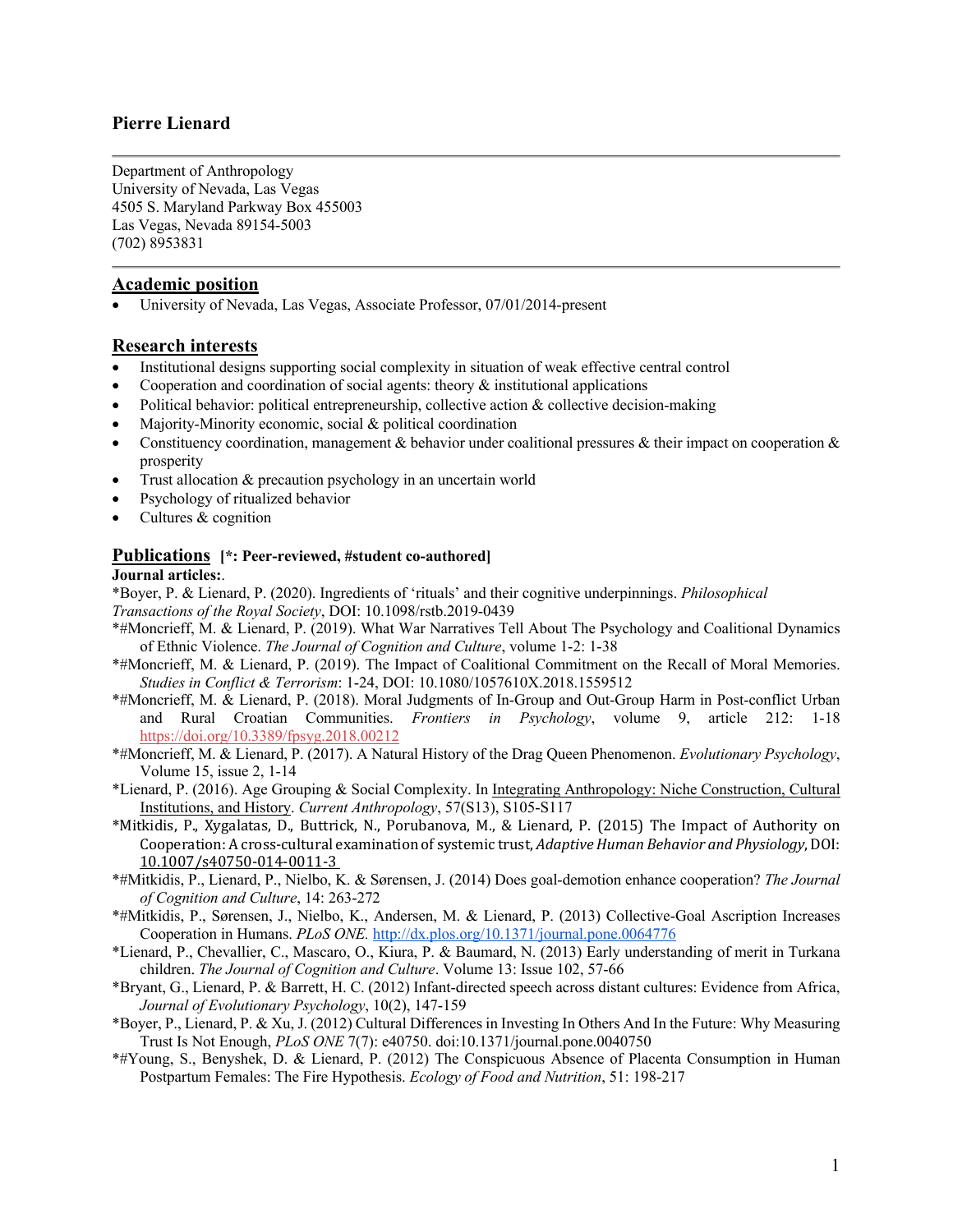- \*Lienard, P. (2011) "Life stages and risk-avoidance: Status- and context-sensitivity in precaution systems", *Neuroscience and Biobehavioral Reviews* 35(4): 1067–1074, DOI: 10.1016/j.neubiorev.2010.09.007
- \*Boyer, P. & Lienard, P. (2008) Ritual Behavior in Obsessive and Normal Individuals: Moderating Anxiety and Reorganizing the Action-Flow. *Current Directions in Psychological Science*, vol. 17, issue 4, 291-234.
- \*Lienard, P. & Lawson, E. T. (2008) Evoked Culture, Ritualization and Religious Rituals. In Pyysiäinen I. (ed.), *Religion* 38 (2008) 157-171 [peer-reviewed]
- \*Lienard, P. & Boyer, P. (2006) Whence Collective Rituals? A Cultural Selection Model of Ritualized Behavior'. *American Anthropologist*, volume 108, number 4 (December 2006: 814-827)
	- 5a. Re-issued as chapter, in Justin L. Barrett (ed.), *Psychology of Religion*, Series: *Critical Concepts in Religious Studies*, volume I, Subject: Psychological Sciences, Routledge
	- 5b. Re-issued as chapter, in John S. Wilkins (ed.), *Intelligent Design And Religion As A natural Phenomenon*, Volume V, *The International Library of Essays on Evolutionary Thought*, 231- 242
- \*Boyer, P. & Lienard, P. (2006) 'Why ritualized behavior? Precaution Systems and Action Parsing in Developmental, Pathological and Cultural Rituals'. *Behavioral and Brain Sciences* (2006) 29, 1-56
- \*Sørensen, J. P., Liénard, P., & Feeny, C. (2006). Agent and instrument in judgments of ritual efficacy. *Journal of Cognition and Culture, 6*(3-4), 463-482
- \*Lienard, P. (2006) The making of peculiar artifacts: Living kind, artifact and social order in the Turkana sacrifice. *The Journal of Cognition and Culture*, volume 6, issue 3-4: 343-373*.*
- \*Lienard, P**.** (2004) Kuju/kwap, kide/too: la valence des coordonnées spatiales de la topographie Turkana. *Civilisations* 52-1, 127-177.

#### **Book chapters:**

- \*#Martinez, M., & Lienard, P. (2015). The Dividends of Discounting Pain: Self-Inflicted Pain As A Reputational Commodity. In Slone, J. & J.V. Slyke (Eds.) The Attraction of Religion: A New Evolutionary Psychology of Religion. Bloomsbury Academic, Series: Scientific Studies of Religion: Inquiry and Explanation, New York - London: Bloomsbury, 133-158.
- \*Lienard, P. (2014). Beyond kin: cooperation in a tribal society. In Van Lange, P., Rockenbach, B. & Yamagishi, T. (Eds.) *Social dilemmas: New Perspectives on Reward and Punishment*. Series in Human Cooperation, Oxford University Press: 214-234
- \*Lienard, P. & Sørensen, J. (2013) Tools for thought: the ritual use of ordinary tools. In Armin W. Geertz (ed.), *Origins of Religion, Cognition and Culture*. Religion, Cognition and Culture Series, Acumen, Durham: 341-364,
- \*#Harrod, R., Lienard, P., Martin, D. (2012) Deciphering Violence: The potential of modern ethnography for the interpretation of archaeological populations. In: Martin DL, Harrod RP, and Perez VR, editors. *Bioarchaeology of Violence: Small-scale conflict, warfare, and ritualized violence*. Gainesville: University of Florida Press. p 116-168.
- \*Lienard, P. & Anselmo, F. (2004) The social construction of emotions: gratification and gratitude among the Turkana and Nyangatom of East Africa. In Steven Van Wolputte and Gustaaf Verswijver (eds). *At the Fringes of Modernity. People, Cattle, Transitions*. African Pastoralists Studies 2. Tervuren : RMCA, 150-198, photographs.
- Lienard, P. (2002) Une communauté seringueira (Etat d'Acre, Brésil). In Philippe Erikson, Lenaerts, Marc (orgs.). *Idées à bouturer. Ethnoécologie amazonienne*. Nanterre: Commission Européenne (CCE – DG XII), Université Libre de Bruxelles & Laboratoire d'Ethnologie et de Sociologie Comparative, 271-306.
- Lienard, P. (2001) Chorégraphie et séduction: les danses *ngimongin* des Turkana. *La Pensée et les Hommes*, actes du colloque (6-7 octobre 2000) du Cercle du Libre Examen "Plaisirs d'Amour: la rencontre de l'autre ou le sens de la vie", 113-122.

#### **Commentaries and reviews**:

- Lienard, P. (2016). Natural theology, verification and growth of knowledge. Commentary on De Cruz, H. & De Smedt, J. (2015) A Natural History of Natural Theology. The MIT Press, Cambridge, Massachusetts, London, England. *Religion, Brain and Behavior*, 000-000.
- #Lienard, P., Moncrieff, M., & Martinez, M. (2014). Religious propositional attitudes and underdetermination of public representation, commentary on Ara Norenzayan's Big Gods. *Religion*, DOI: 10.1080/0048721X.2014.937061
- Lienard, P. (2014) Modeling of complex PTSD can benefit from the careful integration of evolutionary and developmental accounts. In Narvaez, D., Valentino, K., Fuentes, A., McKenna, J. & P. Gray (eds) *Ancestral*